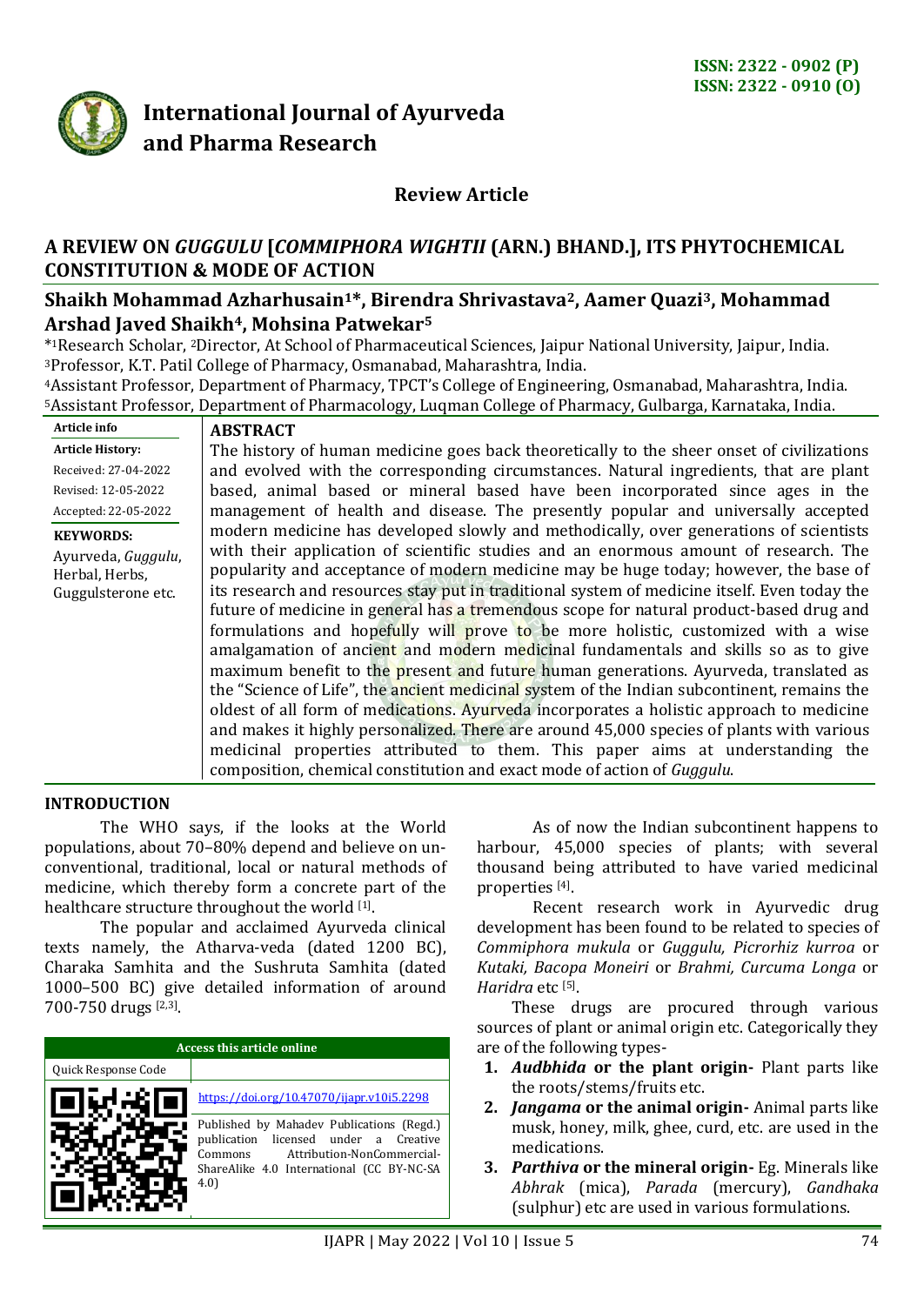**4.** Therefore, it is important to analyse the functioning of and mode of action of different parts of the herbal plant.

According to Charaka Samhita, Acharya Charaka has mentioned the following different parts of medicinal plants. They are

- a) *Mula* the roots
- b) *Tvak* the skin
- c) *Saara* the core stem
- d) *Niryasa* the exudate
- e) *Nala* the stalk
- f) *Svarasa* the extract
- g) *Pallava* the tender leaves
- h) *Patra* matured leaves
- i) *Ksara* the alkali
- j) *Ksira* the milky exudate
- k) *Phala* fruits
- l) *Pushpa* flowers
- m) *Bhasma* the fine powder
- n) *Taila* the plant oil
- o) *Kantaka* the thorns
- p) *Kaanda* the bulbous part and
- q) *Praroha* the outer roots [6]

*Guggul* or *Guggulu*, is an herbal drug mentioned in the Ayurvedic texts thousands of years back with a potential background of medicinal benefits. It was mentioned first in *Atharva Veda* (2000 B.C). It was subsequently mentioned in the following clinical texts like Charaka Samhita and Sushruta Samhita in various pathologies as a single drug treatment or as a part of multi-drug formulation [7, 8].

Guggul, is a gummy oleo-resin that is extracted from *Commiphora wightii* (Arnott.) Bhandari (syn. *Commiphora mukul*) and belongs to the family Burseraceae. The dry form of gum resin is derived from bark of the *Guggulu* tree. It is a conglomeration of active components like esters, diterpenes, steroids, sterols, and some higher alcohols.

Besides this, the other variants like *Commiphora agallocha, Commiphora stocksiana Engl*. Have exhibited some medicinal value. The distribution is mostly in the dry regions of Deccan, Mysore, Khandesh, Bellary, and Rajasthan's desert regions [8] .

**Nomenclature:** It has different names according to the regions.

- Common Name: Guggulu, gugul
- Hindi: Gugal, Mukula, Ranghanturba, Guggul, Gogil,
- Sanskrit: Bhutahara, Deveshta, Dhurt, Divyaa, Guggalu, Jatayu, Devadhupa, Vayughna. Durga, Kalaniriyasaa,
- Tamil: Gukkall, Gukkullu, Maishakshi
- Telugu: Gugull, Mabisaksha, Maishakshi
- Marathi: Guggala, Gulaga, guggul, dhoop
- Gujarati: Guggal, Guggali, Guggar, Guggul, Mukula, Ranghanturba.
- Bengali: Guugal, Guggul, Mukula, Ranghanturba.

**Properties and action:** The *Rasapanchak* (therapeutic actions and attributes of an Ayurvedic single drug) of *Guggulu* is given as below.

**Properties of** *Puran guggulu***:** *Laghu* (lighter), *Ruksh* (dry), *Tikshna* (potent or strong), *Vishad* (cleansing), *Suksham*, *Sar* (lactogogue, makes secretions flow), *Sugandhi* (aromatic).

**Properties of** *Naveen guggulu***:** *Snigdha* (moist),

*Picshil* (unctuous or greasy)

*Rasa: Katu, Tikta, Kasaya*

*Vipaka: Katu*

*Virya: Ushna*

*Prabhav: Tridosh hara*

*Karma: Balya* (promotes strength), *Rasayana* (immunemodulator), *Varnya* (enhances complexion), *Vatabalasajit* (mitigates *Vata*), *Bhagnasandhanakrit* (heals fractures), *Medohara* (reduces fatty tissue) [10] .

#### **Phytochemistry**

The *Guggulu* plant has many active ingredients.

- The plant constitutes of essential oils (0.37%), mainly myrecene, dimyrecene and polymyrecene, guggulosterones like Z-guugulosterone, Eguggulosterone, guugulosteron-I, guugulosteron-II, guugulosteron-III and guugulosteron –IV. These isolates are primarily responsible for its actions like rheumatism, arthritis, hyperlipidemia, obesity, inflammation, atherosclerosis, wrinkle, acne and other diseases.
- The ketonic fraction- The hypo-lipideamic action of the plant is mainly owing to the presence of ketonic fraction, a complex mixture of chemical compounds belonging to steroids.
- It also constitutes of aliphatic esters, triterpenoids, ferulates, longchain aliphatic tetrols, diterpenoids, lignans, and a variety of inorganic ions and carbohydrates, besides small amounts of sesamin<sup>[11]</sup>.

These are few *Guggulu* formulations mentioned in the texts in Ayurveda.

- **1.** *Amrita guggulu:* Useful in skin disorders, jaundice, anorexia, anal fistulas, nasal catarrh, splenic enlargement and other abdominal pathologies. Studies show, its effects in tubercular leprosy.
- **2.** *Panchatikta ghrta–guggulu***:** Useful in various skin disorders.
- **3.** *Triphala guggulu:* Useful in abscesses, blood disorders, skin malignancies etc. useful in skin sloughs, foul discharge and the foetid-odor and painful abscesses and sores.
- **4.** *Saptavingcatika guggulu:* Useful in anal fistulas, hemorrhoids, asthmatic conditions, chronic cough, hernias, elephantiasis, malignant boils, sinuses, leukoderma, calculi, STDs like gonorrhoea.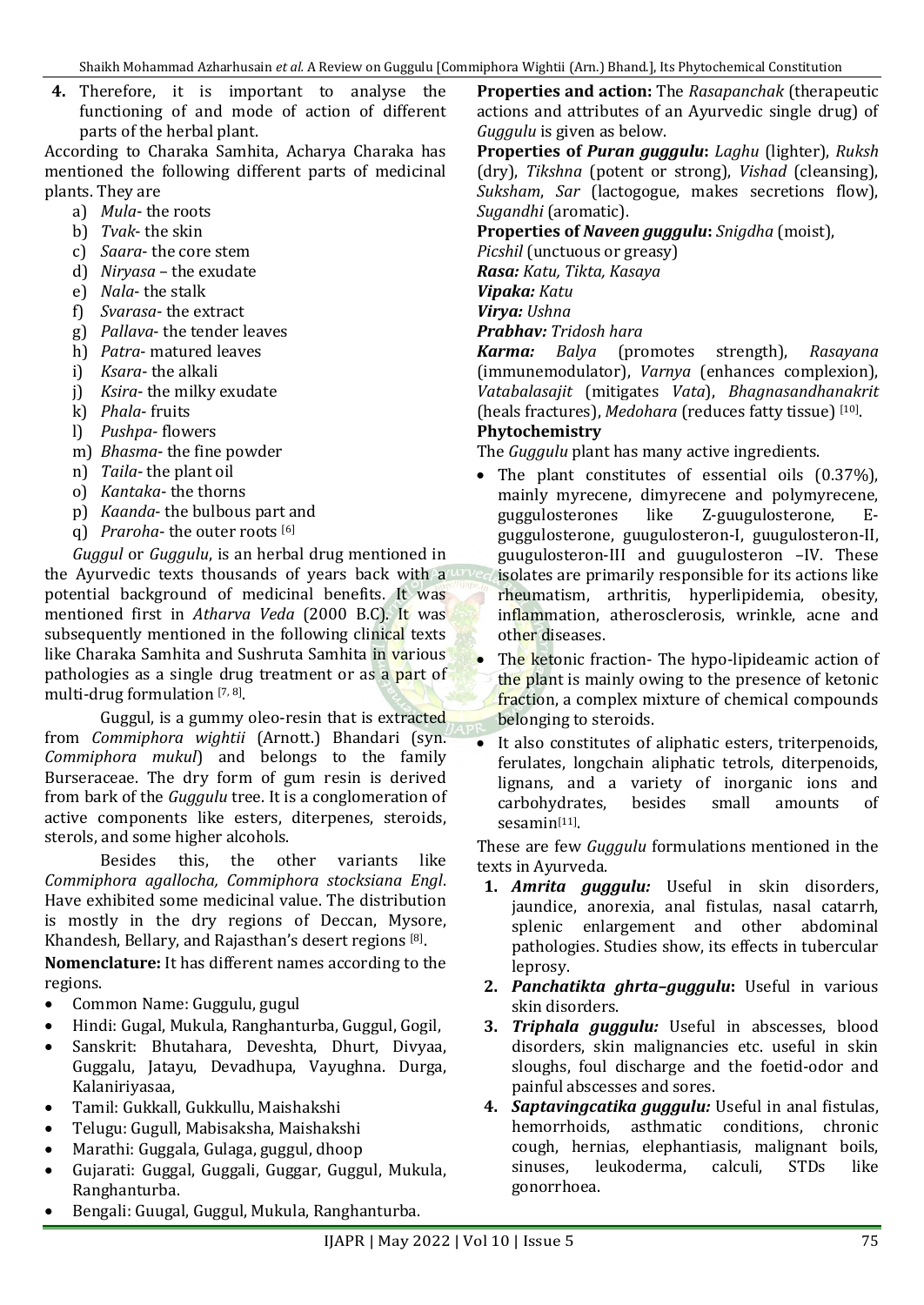- **5.** *Kanchanar guggulu***:** Useful in tumours, growths, cystic growths, thyroid imbalances, obesity etc
- **6.** *Navakarshika guggulu***:** It cures fistulas, hemorrhoids, swellings and various kinds of growths and tumours [12,13] .
- **7.** *Gokshuradi guggulu***:** Useful in urinary tract disorders, renal stones, swelling, oedema, anasarca etc

# **Here Are Few Studies Does to Evaluate Specific Pharmacological Activity of** *Guggulu*

#### **Hypolipidemic action of** *Guggulu*

The studies suggested and gave enough data to prove the hypolipidemic activity as below- [14,15]

- a) Average reduction in cholesterol/triglycerides was found to be around 20%.
- b) There was an overall response observed in around 70-80% patients of all the patients registered for various trials.

The anti-lipid activity of *Guggul* attributed specifically to atherosclerotic changes & obesity (*Medoroga*) was studied and produced at the BHU (Banaras Hindu University) in thesis submitted in January1966. Interestingly, before this, Guggulu was popularly used for the management of arthritis in Ayurveda by its clinicians <a>[16]</a>.

An ethyl-acetate extract of *Guggulu*, Gugulipid, that is standardised and evaluated at CDRI (Central Drug Research Institute), was in the commercial market as a hypolipidemic agent in India since 1988. It consists of -guggulsterones & guggulusterones which are deemed to be compounds known for the antilipidemic action of *Guggul* compound [17].

## **Platelet Aggregation and Fibrinolytic Activity of**  *Guggulu*

In the studies conducted, the specific action of guggulu on platelet aggregation gave wonderful insight. The purified steroid mixture derived from isolated *Guggulu* compound was seen to completely inhibit platelet aggregation invoked by serotonin, ADP or adrenaline. There was no difference in the action of steroid and purified isolated guggulusterone. The action of guggulusterones showed similar to (inhibitory) effect of Clofibrate. This one particular finding is very significant therapeutically in the virtue of myocardial infarcts or thromboembolism. This highlights the effectiveness of *Guggulu* compounds in the overall management of cardio-vascular disorders [18,19] .

The action of guggulusterones on the process of fibrinolysis, platelet adhesiveness in CVD (coronary vascular disease) was studied. In this particular study, Guggulu fraction A (pet ether extract) was administered every day in the dosage of 1g to (Group I) healthy individuals and to (Group II) pts of (CAD) coronary artery disease for a stipulated duration of thirty days. It was observed that the, Serum fibrinolytic

activity was found to be increased, while there was a decrease in the platelet adhesive index, which was observed to be significant in healthy individuals statistically and in the CAD patients. Conclusive to this study it can be safely understood that, the guggulu fraction A may be a efficient therapeutically in treatment of CAD (coronary arterial disease)<sup>[20]</sup>.

## **Thyroid Related Activity**

This particular study is an interesting one. Ethanolic extract of *Guggulu* administration of ethanol extract of *Guggul* was administered for 15 days to female albino mice. There was enhanced concentration of triiodothyonine (T3) and also the T3/T4 ratio, while there was no major change noticed in the concentration of Sr. Thyroxine (T4) [21] .

## **Anti-arthritic** *Guggulu* **Activity**

The conclusions of various researches do give enough evidence material about the anti-inflammatory actions in specific correspondence to inflammatory arthritis of various guggulu compounds [22-26]. For instance, in this study, 50 percent aqueous methanolic extract was introduced in mice suffering from induced granuloma. The methanolic extract exhibited a detailed anti-inflammatory effect on the granuloma. The methanolic extract also was seen to inhibit production of nitric oxide in the peritoneal macrophages of the mice which were lipopolysaccharide activated [19].

In another study, a crystallised guggulu steroid, isolated from petroleum ether extract was used for testing in some rats. It was tested for the inhibition of the inflammatory process brought in by the Freund's adjuvant. It was seen to inhibit the development adjuvant arthritis (primary lesions basically) and also were seen to reduce the intensity of secondary lesions in comparison to the control group of rats that was left untreated [27].

## **Studies on Antioxidant Activity of Guggul**

In Ayurveda *guggulu* has been also widely mentioned as a *Rasayan* drug. *Rasayanas* are group of drugs exhibit protective, regenerative, anti-ageing and reparative properties. They are used as aftertreatment management plan for convalescence or to promote anti-ageing. These actions of *Guggulu* were tried by many authors to be evaluated in various studies.

In this particular study, the antioxidant property of *Guggulu* brought in an arrest on the oxidation of cholesterol and thereby the subsequent thickening or hardening that happens in the arterial vessels. There were also changes like reduction in the stickiness of the platelets, and thereby significantly lowering the proximity towards having CAD (coronary artery disease) [28-30].

#### **Studies on Anti-atherosclerotic Activity**

Atherosclerotic changes that subsequently happen in the patients of hyperlipidaemia are owing to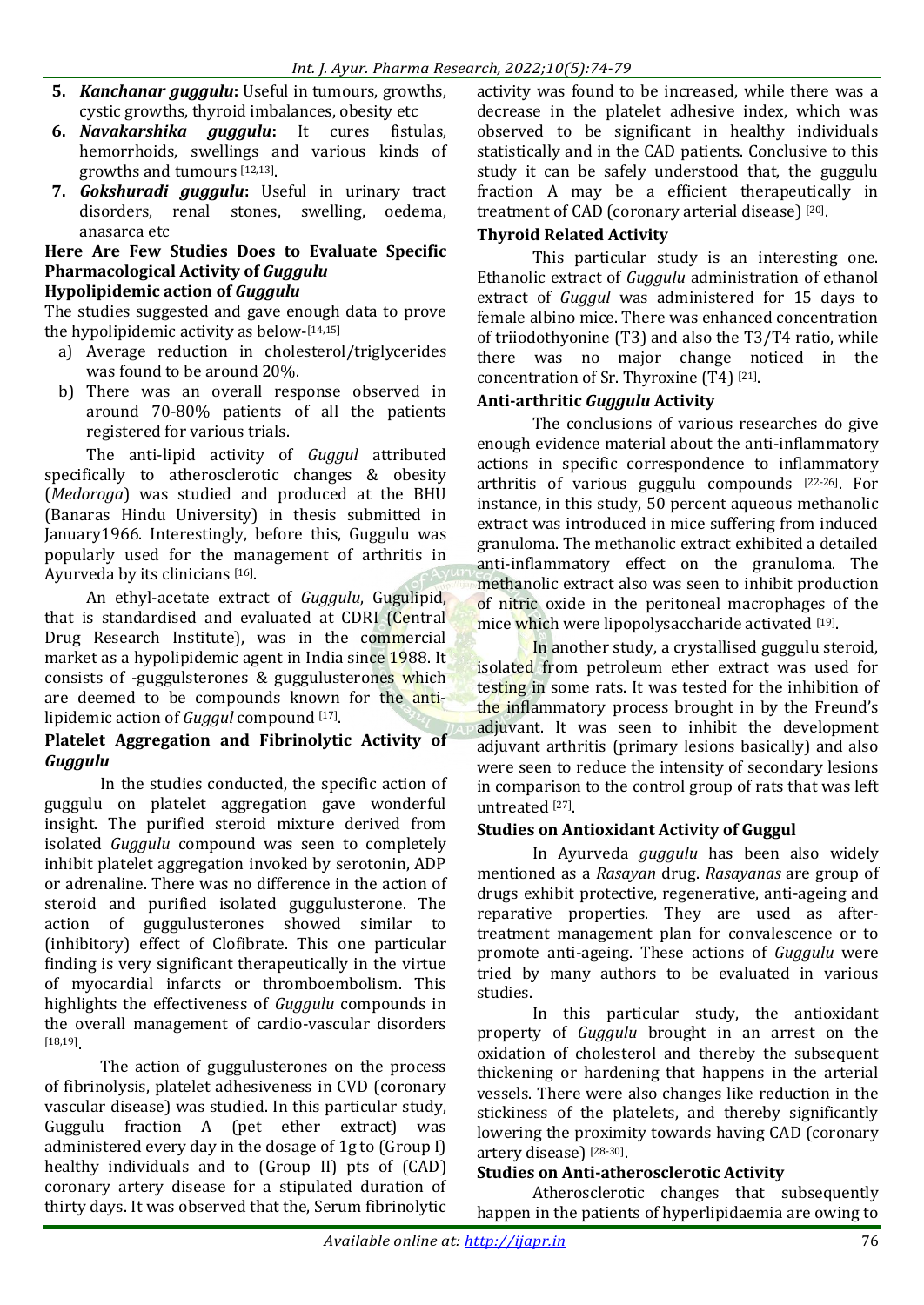the accumulation of LDL molecules in the atherosclerotic plaque that form and is prime contributor of the cholesterol pile up in foam cells.

There is enough evidence suggesting the need of LDL oxidation for atherogenesis and the particular antioxidants preventing the the process of oxidation may either arrest completely if not reduce the severity of atherogenesis. Guggulsterones compounds, the fatbusting constituents of guggul, have shown effective inhibition of LDL oxidation in-vitro (as mentioned earlier under the antioxidant activity of guggul). Therefore, the amalgamation of these antioxidant properties and lipid-lowering properties of guggul proves it to be beneficial in arresting atherogenesis [11, 13- 16,31- 36] .

## **Studies on Cardioprotective Activity**

As seen even in the previously discussed studies Guggulsterone compounds have exhibited effective cardioprotective action. In this study it was observed that, myocardial necrosis that was preinduced in rats by using iso-protenelol, caused significant rise in the blood serum levels of creatine phosphokinase and SGPT (glutamate pyruvate transaminase).

Also, the other parameters like phospholipase, lipid peroxides and xanthine oxidase, were increased too simultaneously in the pathological display of ischemic cardiac condition following severe lowering in the levels of cholesterol, phospholipids, and glycogen. Oral management with guggulsterone compounds (50 mg/kg) significantly prevented damage to the cardio-vascular apparatus as understood by the process of reversal of blood flow and biochemical cardiac parameters in rats with preinduced ischemia [37,38] .

# **Studies on Cytotoxic Activity of** *Guggul*

The Ferulate compounds, are known to be the important bioactive constituents isolated from guggul. These derivatives were studied for their role in cellular toxicity. The in vitro study on cytotoxicity proved to be critical[12]. The Ethyl acetate extract of guggulu showed significant role in reducing in vitro cytotoxicity [39].

# **The Antifertility Activity of** *Guggulu*

Ayurveda prohibited the long term or unwarranted usage of *Guggul* clinically owing to its various potent effects on over-dose. *Shukraghna* is one of the various actions of *Guggulu*. It is known to induce infertility. In a study *Guggul* by itself administered to female rats orally was shown to decrease the weight and size of the uterus including the cervix and the ovaries, and whereas sialic acid, glycogen levels in these organs were seen to be increased. This interestingly, indicated that *Guggul* may (?) be useful and fruitful as an antifertility entity. Also opening up the domain to explore further in this regard [40].

#### **Action on Skin Diseases**

Ayurveda has widely used various formulations containing gugulu for the treatment and management of skin pathologies especially those exhibiting chronicity, itching, secretions and foul smell.

In a study gugulipid derivative was seen to benefit substancially while managing subjects of nodulocystic acne. A counteractive study with tetracycline proved the effects in 21 patients and was found the gugulipid was actually as efficient as tetracycline itself here. Interestingly, those patients who had oily/sebaceous faces were found to be responding better to the protocol of management with the gugulipid compound as opposed to the tetracycline batch [41.

## **Role in Diabetes and Antihyperglycemic Activity**

Various formulations like *Chandraprabha vati, Gokshuradi guggulu, Triphala guggulu, Punarnava guggulu, Vidangadi loha* that contain *Guggulu* as one of the primary constituents are used widely in the management of *Prameha* or *Madhumeha* in Ayurveda. There have been many studies to study the overall effect of *Guggulu* on the metabolic syndrome including diabetes mellitus.

In such a study the alcohol-based extract of *Guggul*/*C. mukula* was administered with a dose of 200 mg/kg and was evaluated for 2 months. The result was reduction in the plasma glucose levels in diabetic rats brought about by streptozotocin [42]. Another study exhibiting the effect of guggulsterone derivative of C. mukul in a batch of diabetic rats was also observed wherein the rats were given with fatty diet. *Guggulu* therefore has exhibited positive activity in both hyperglycaemia and hyperlipidaemia, which can potentially manage type II diabetes mellites along with the associated metabolic syndrome as said earlier [36].

## **Antimicrobial Activity of** *Guggulu* **[42-45]**

In this particular study, the volatile oil of *Guggulu*/C mukul was evaluated for its anti-microbial property. They found the extract to be very effective against- *Rhyzopertha dominica* that suggested the role as a very potent fumigant.

In this study the ethanol-based extract of *Guggulu* displayed very effective anti-bacterial action at the dose of 5 mg/mL against the microbe that was studied (multidrug-resistant Klebsiella pneumonia). **CONCLUSION**

*Guggulu* one of the traditional medicines with high therapeutic values. Guggulu is one of the nutraceuticals containing plant such as myrecene, dimyrecene and ploymyrecene, guggulosterones like Zgugglosterone, Eguggulosterone, gugglosterone-I, gugglosterone-II, gugglosterone-III and gugglosterone-IV. These isolates are primarily responsible for its actions like rheumatism, arthritis, hyperlipidemia, obesity, inflammation, atherosclerosis, wrinkle, acne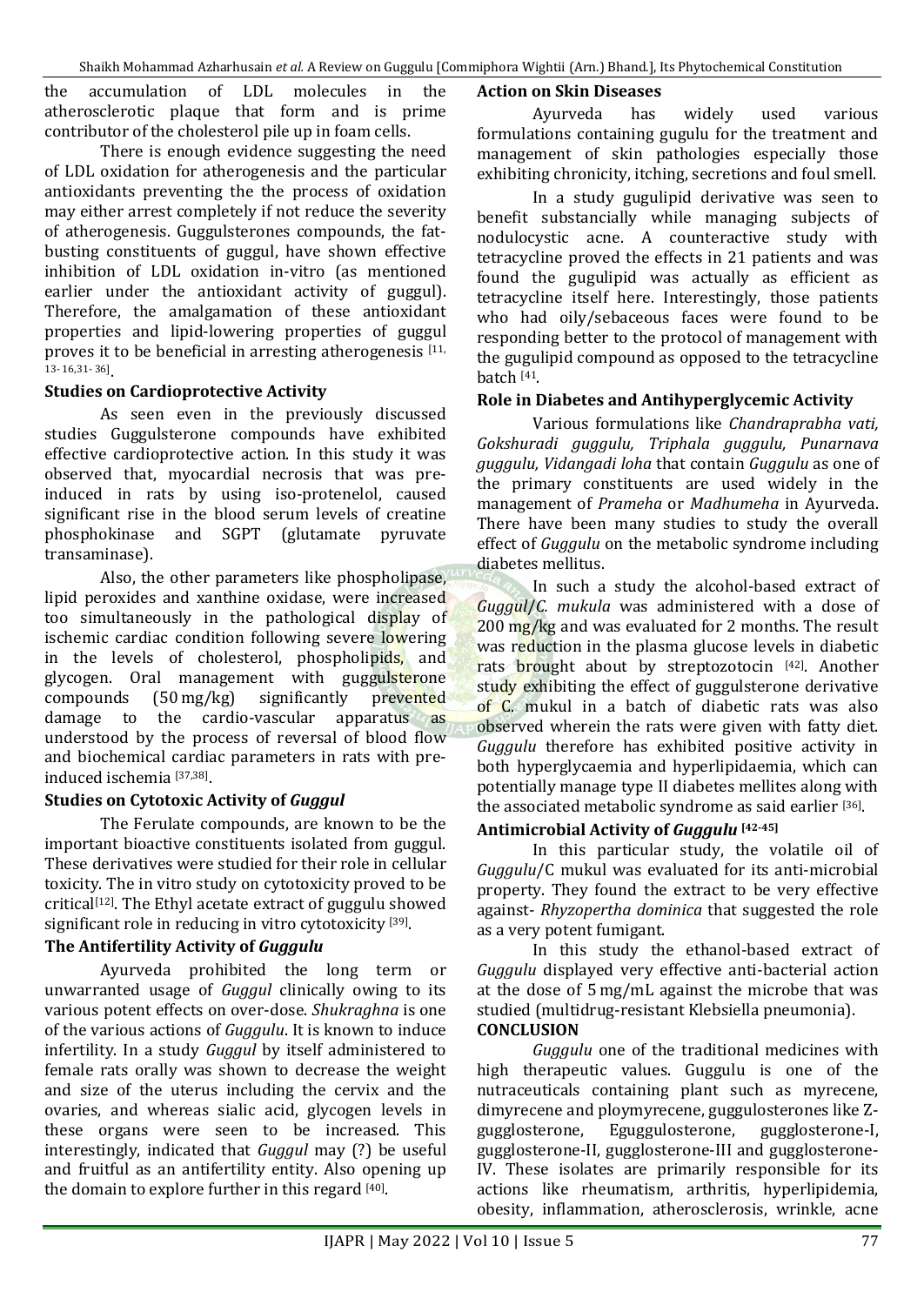and also in combating bacterial, viral and fungal diseases. Isolation and separation of phytochemical and authentic method development of extracted components is major challenge infront of researchers. **REFERENCES**

- 1. Lad V. Ayurveda, the Science of Self-Healing: A Practical Guide. 2nd ed. New Delhi: Lotus Press; 1987.
- 2. Humber JM. The role of complementary and alternative medicine: Accommodating pluralism. J Am Med Assoc. 2002;288:1655–6.
- 3. Chopra A and Doiphode V. Ayurvedic medicine: Core concept, therapeutic principles, and current relevance. Med. Clin. North Am., 2002;86:75–89.
- 4. Waxler-Morrison, N. E., Plural medicine in India and Sri Lanka: do ayurvedic and Western medical practices differ? Soc. Sci. Med., 1988;27:531–544.
- 5. Jain SK. Ethnobotany and research on medicinal plants in India. Ciba Found. Symp., 1994, 185, 153– 164; discussion 164–8.
- 6. Agnivesha, (revised by Charak and Dradhabala with Ayurveda Dipika commented by Chakrapanidatta with Vidyotini hindi commentary by Pt. Kashinath Shastri edited by Dr. Gangasahaya Pandeya,) Charaka Samhita A.M.S, Chaukhamba Sanskrit Sansthan, Gopal Mandir Lane, Varanasi 221001, India, reprint, (Vimansthana  $8/87$ ), (Sutrasthana 1/73), 2007.
- 7. Sharma RK, Dash B, translator. Charaka Samhita of Agnivesha, Chikitsa s thana, ch. 16. Varanasi: Chawkhambha Sans krit Series 2009.
- 8. Dr. Shastri A. Sushruta Samhita of Maharshi Sushruta edited with Ayurvedatattvasandipika Hindi commentary published by Chaukhamba Sanskrit. Sansthan 2005.
- 9. Satyavati GV. Gum guggul (Commiphora mukul) the success story of an ancient insight leading to a modern discovery, Indian Journal of Medical Research, 1988;87(4):327–335.
- 10. G. V. Satyavati, C. Dwarakanath, and S. N. Tripathi, Experimental studies on the hypocholesterolemic effect of Commiphora mukul, The Indian Journal of Medical Research, 1969;57(10):1950–1962.
- 11. Baldwa V, Bhasin V, Ranka P, and Mathur K. "Effects of Commiphora mukul (guggulu) in experimentally induced hyperlipemia and atherosclerosis," The Journal of the Association of Physicians of India, 1981;29(1):13–17.
- 12. Xiao D, Zeng Y, Prakash L, Badmaev V, Majeed M, and Singh SV. "Reactive oxygen species-dependent apoptosis by gugulipid extract of ayurvedic medicine plant Commiphora mukul in human prostate cancer cells is regulated by c-Jun Nterminal kinase," Molecular Pharmacology, 2011;79(3):499–507.
- 13. Amma, K. K. P., Malhotra, N., Suri, R. K., Arya, O. P., Dani, H. M. and Sareen, K : Ind. J. Exptl. Biol… 1978;16(9):1021– 23.
- 14. Verma SK and Bordia A. "Effect of Commiphora mukul (gum guggulu) in patients of hyperlipidemia with special reference to HDL-cholesterol," Indian Journal of Medical Research, 1988;87(4):356–360.
- 15. Satyavati GV, Dwarakanath C, and Tripathi SN. "Experimental studies on the hypocholesterolemic effect of Commiphora mukul," The Indian Journal of Medical Research, 1969;57(10):1950–1962.
- 16. Chander R, Khanna AK, and Kapoor NK. "Lipid lowering activity of guggulsterone from Commiphora mukul in hyperlipaemic rats," Phytotherapy Research, 1996;10(6):508–511.
- 17. Sarup P, Bala S, Kamboj S. Pharmacology and Phytochemistry of Oleo-Gum Resin of Commiphora wightii (Guggulu). Scientifica (Cairo). 2015; 2015:138039. doi:10.1155/2015/138039
- 18. Baldwa VS, Sharma RC, Ranka PC and Chittora MD. Effect of Commiphora mukul (guggul) on fibrinolytic activity and platelet aggregation in coronary artery disease. 1980
- 19. Mester L, Mester M, Nityanand S. Inhibition of platelet aggregation by "guggulu" steroids. Planta Med. 1979
- 20. Bordia and S. K. Chuttani. "Effect of gum guggula on fibrinolysis and platelet adhesiveness in coronary heart disease," Indian Journal of Medical Research, 1979;70(6):992–996.
- 21. Panda S and Kar A. "Gugulu (Commiphora mukul) induces triiodothyronine production: possible involvement of lipid peroxidation," Life Sciences, 1999;65(12):137–141.
- 22. Gujral ML, Sareen K, Tangri KK, Amma MK, and Roy AK. "Antiarthritic and anti-inflammatory activity of gum guggul (Balsamodendron mukul Hook)," Indian Journal of Physiology and Pharmacology, 1960;4:267–273.
- 23. Khanna D, Sethi G, Ahn KS. "Natural products as a gold mine for arthritis treatment," Current Opinion in Pharmacology, 2007;7(3):344–351.
- 24. Karan M, Sarup P, Suneja V, and Vasisht K. "Effect of traditional ayurvedic purification processes (sodhanvidhi) of guggulu on carrageenan-induced paw oedema in rats," Journal of Pharmaceutical and Biomedical Sciences, 2012;21(5):1–5.
- 25. Arora RB, Taneja V, Sharma RC, and Gupta SK. "Anti-inflammatory studies on a crystalline steroid isolated from Commiphora mukul," Indian Journal of Medical Research, 1972;60(6):929–931.
- 26. Verma S, Jain A, and Gupta VB, "Synergistic and sustained anti-inflammatory activity of guguul with the ibuprofen: a preliminary study," International Journal of Pharma and Bio Sciences, 2010;1:1–7.
- 27. Singh BB, Mishra LC, Vinjamury SP, Aquilina N, Singh VJ, and Shepard N. "The effectiveness of